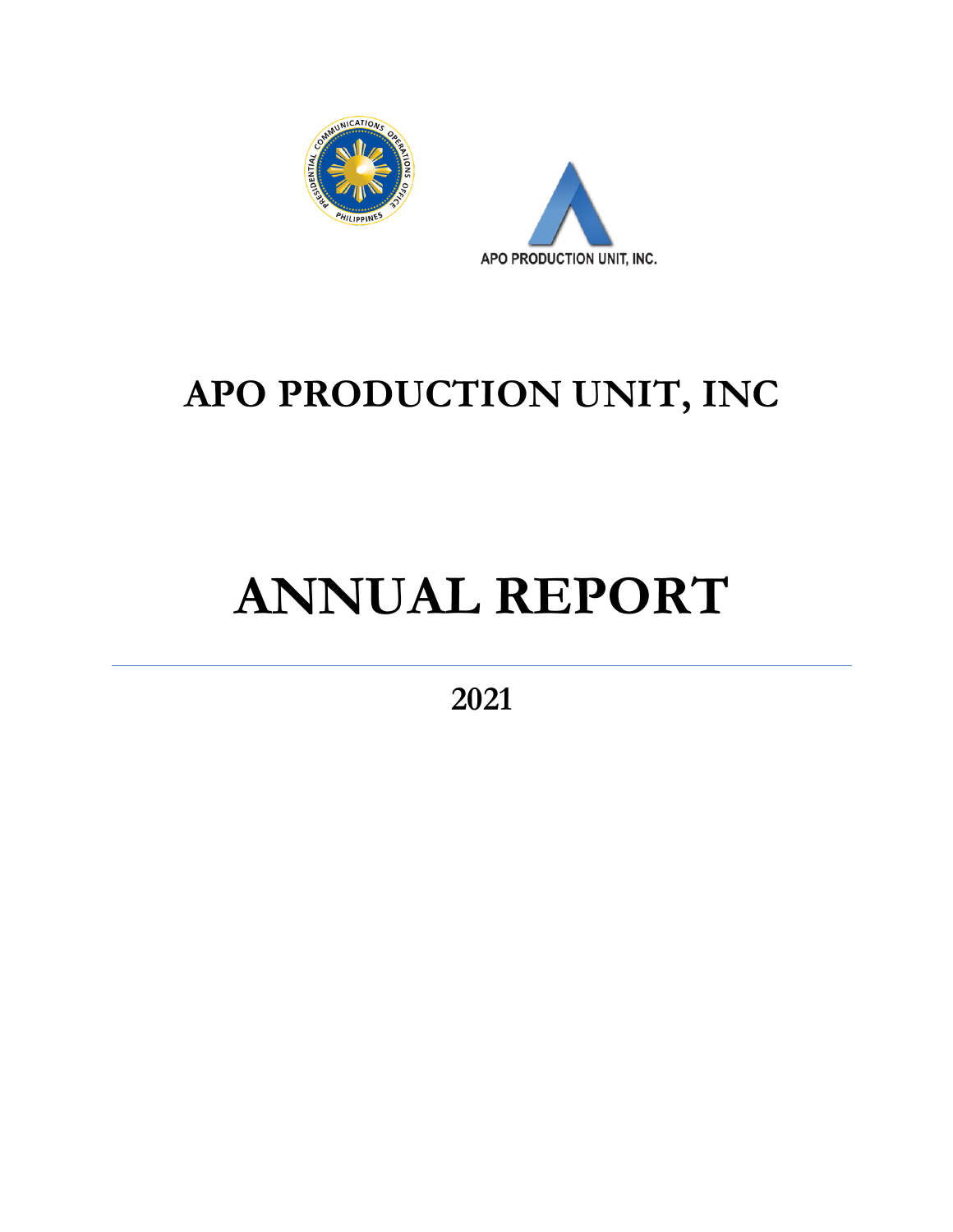APO Production Unit's total revenue increased by 50% in 2021. Revenue of the Quezon City Plant doubled in the period primarily driven by the DEPED project for the printing of educational modules. QC Plant posted a total revenue of P1.8B in 2021. Revenue from the JV likewise went up 37% to P1.85B, which was double that of the forecasted amount. Revenue from the printing of tax stamps slightly recovered in 2021, posting sales of P515M.



Despite the increase in revenue in 2021, net income after tax declined by 10% due to an increase in production costs related to the production of educational modules. Compared to traditional accountable forms, educational modules net APO reduced profit which resulted in lower overall profitability.